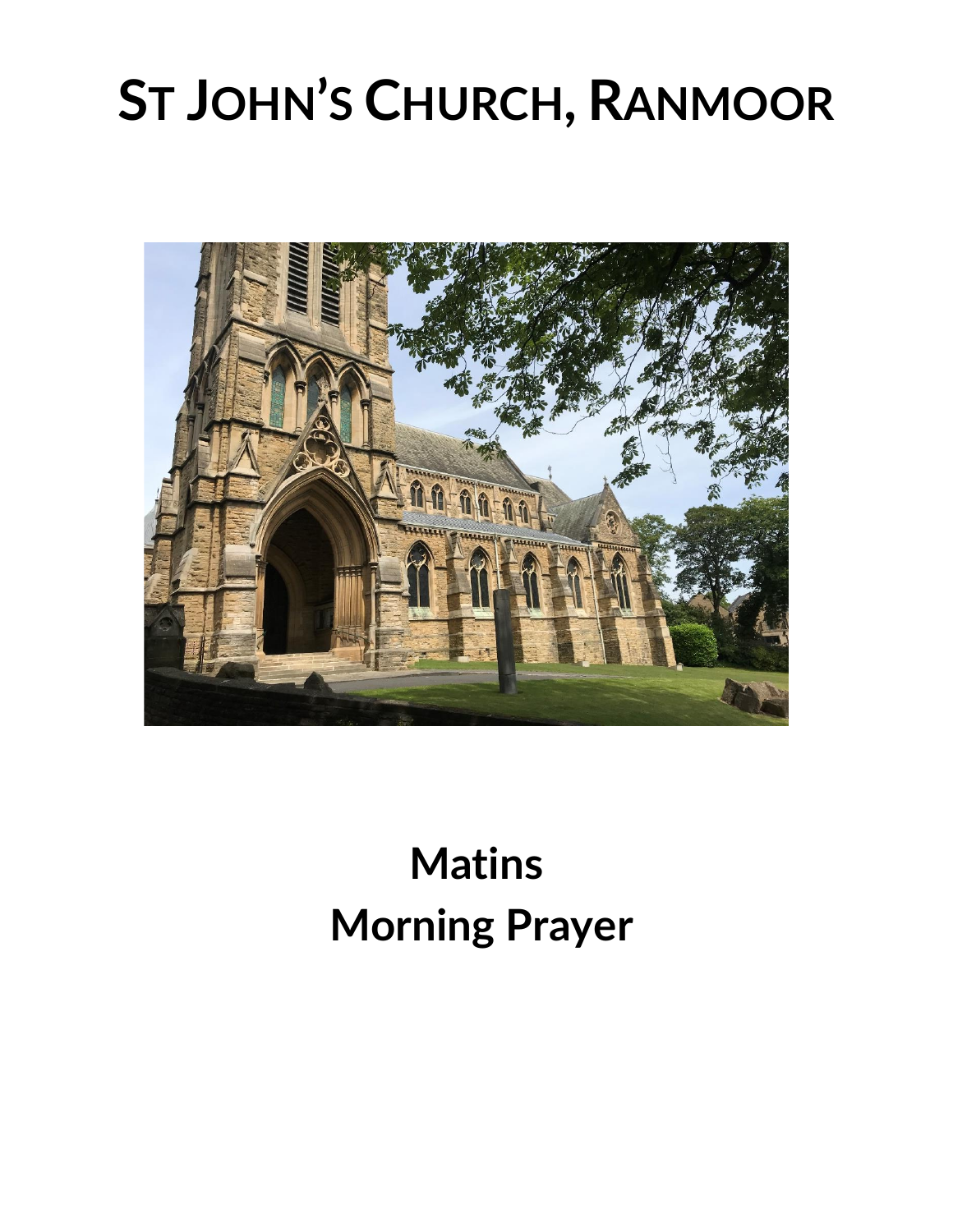# **Hymn**

#### **Introduction**

Dearly beloved brethren,

the Scripture moveth us in sundry places to acknowledge and confess our manifold sins and wickedness;

and that we should not dissemble nor cloak them before the face of almighty God our heavenly Father;

but confess them with an humble, lowly, penitent and obedient heart;

to the end that we may obtain forgiveness of the same by his infinite goodness and mercy.

And although we ought at all times humbly to acknowledge our sins before God;

yet ought we most chiefly so to do,

when we assemble and meet together

to render thanks for the great benefits that we have received at his hands,

to set forth his most worthy praise,

to hear his most holy word,

and to ask those things which are requisite and necessary, as well for the body as the soul.

Wherefore I pray and beseech you,

as many as are here present,

to accompany me with a pure heart, and humble voice, unto the throne of the heavenly grace, saying after me:

*Please sit or kneel*

**Almighty and most merciful Father, we have erred, and strayed from thy ways like lost sheep. We have followed too much the devices and desires of our own hearts. We have offended against thy holy laws. We have left undone those things which we ought to have done; and we have done those things which we ought not to have done; and there is no health in us. But thou, O Lord, have mercy upon us, miserable offenders. Spare thou them, O God, which confess their faults. Restore thou them that are penitent;**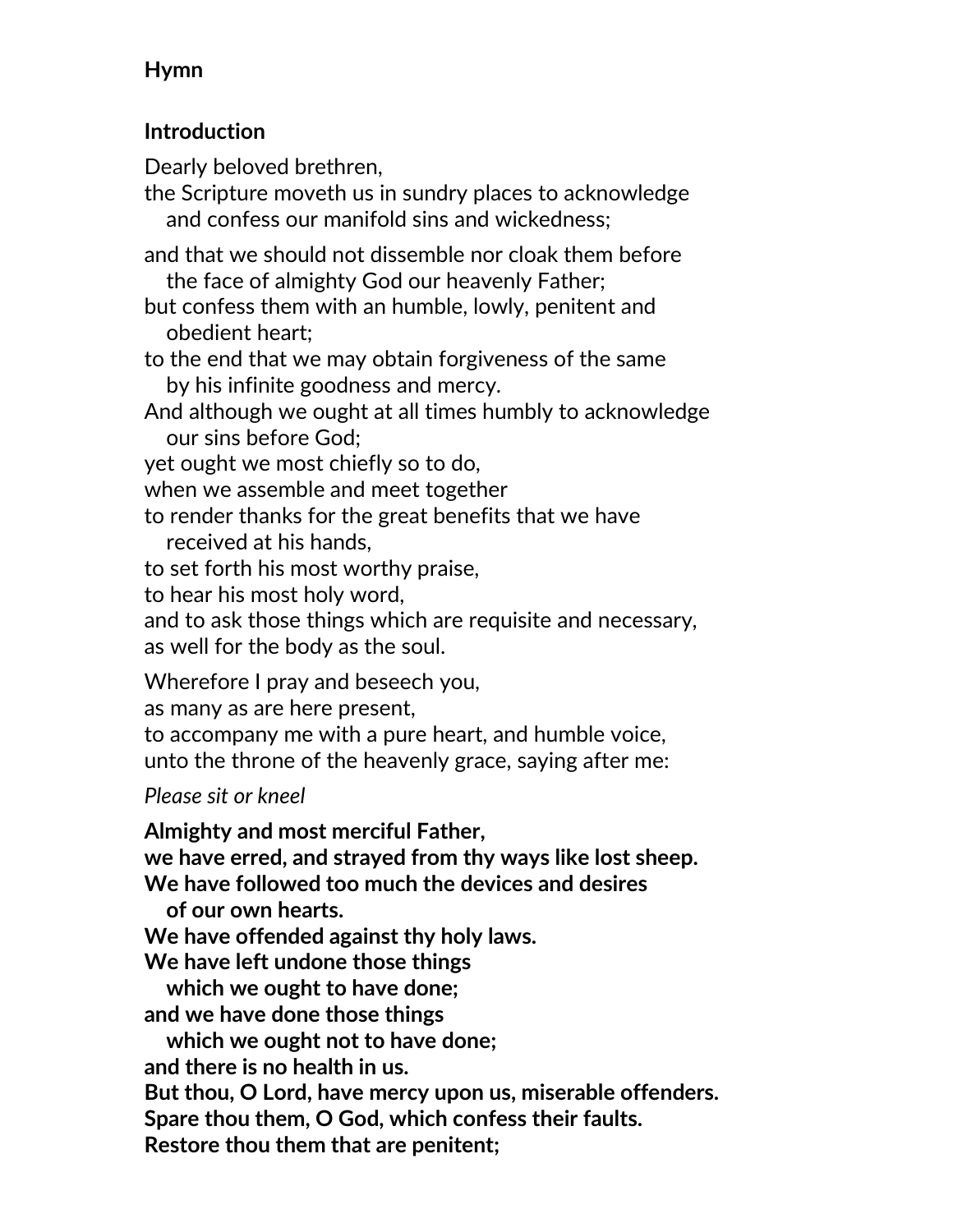**according to thy promises declared unto mankind in Christ Jesu our Lord. And grant, O most merciful Father, for his sake, that we may hereafter live a godly, righteous, and sober life, to the glory of thy holy name. Amen.** 

May the almighty and merciful Lord grant unto you pardon and remission of all your sins, time for amendment of life, and the grace and comfort of the Holy Spirit. **Amen.**

*All* **Our Father, who art in heaven, hallowed be thy name; thy kingdom come; thy will be done, in earth as it is in heaven. Give us this day our daily bread. And forgive us our trespasses,**

**as we forgive them that trespass against us.**

**And lead us not into temptation;**

**but deliver us from evil.**

**For thine is the kingdom,**

**the power and the glory,**

**for ever and ever.**

**Amen.**

O Lord, open thou our lips **and our mouth shall shew forth thy praise.**

O God, make speed to save us. **O Lord, make haste to help us.**

#### *Please stand*

Glory be to the Father, and to the Son, and to the Holy Ghost; **as it was in the beginning, is now, and ever shall be, world without end. Amen.**

Praise ye the Lord. **The Lord's name be praised.**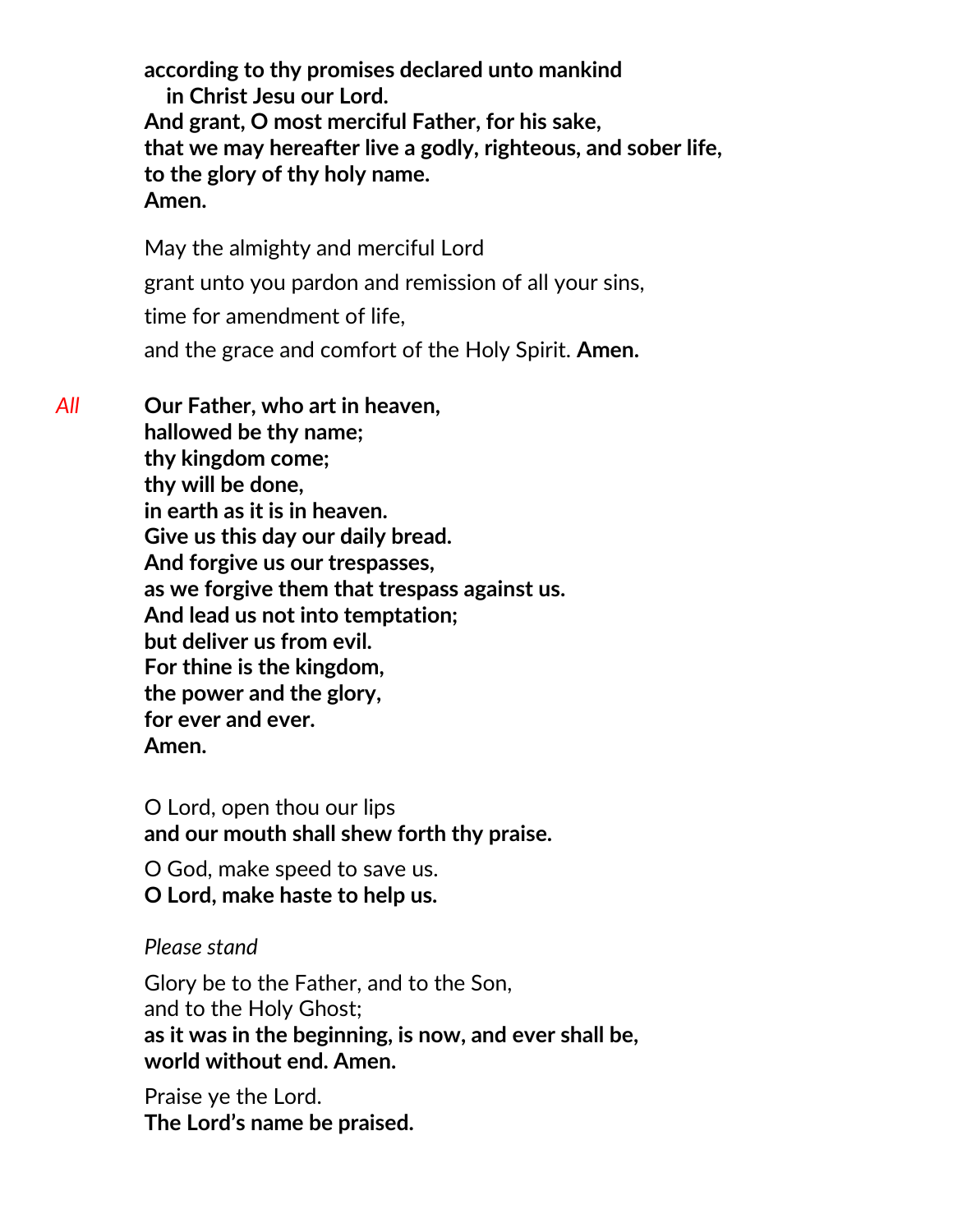|    | Please remain standing as the choir sings                                                                                                               |
|----|---------------------------------------------------------------------------------------------------------------------------------------------------------|
|    | Venite, exultemus Domino (Psalm 95)                                                                                                                     |
| 1  | O come, let us sing unto the Lord :<br>let us heartily rejoice in the strength of our salvation.                                                        |
| 2  | Let us come before his presence with thanksgiving:<br>and shew ourselves glad in him with psalms.                                                       |
| 3  | For the Lord is a great God:<br>and a great King above all gods.                                                                                        |
| 4  | In his hand are all the corners of the earth:<br>and the strength of the hills is his also.                                                             |
| 5  | The sea is his, and he made it:<br>and his hands prepared the dry land.                                                                                 |
| 6  | O come, let us worship, and fall down:<br>and kneel before the Lord our Maker.                                                                          |
| 7  | For he is the Lord our God:<br>and we are the people of his pasture, and the sheep of his hand.                                                         |
| 8  | Today if ye will hear his voice, harden not your hearts :<br>as in the provocation,<br>and as in the day of temptation in the wilderness;               |
| 9  | When your fathers tempted me:<br>proved me, and saw my works.                                                                                           |
| 10 | Forty years long was I grieved with this generation, and said:<br>It is a people that do err in their hearts,<br>for they have not known my ways.       |
| 11 | Unto whom I sware in my wrath:<br>that they should not enter into my rest.                                                                              |
|    | Glory be to the Father, and to the Son:<br>and to the Holy Ghost;<br>as it was in the beginning, is now, and ever shall be:<br>world without end. Amen. |
|    | Please sit                                                                                                                                              |
|    | <b>Psalm</b>                                                                                                                                            |
|    | At the end of the Psalm, please stand for the Gloria                                                                                                    |
|    | Glory be to the Father, and to the Son<br>and to the Holy Ghost;                                                                                        |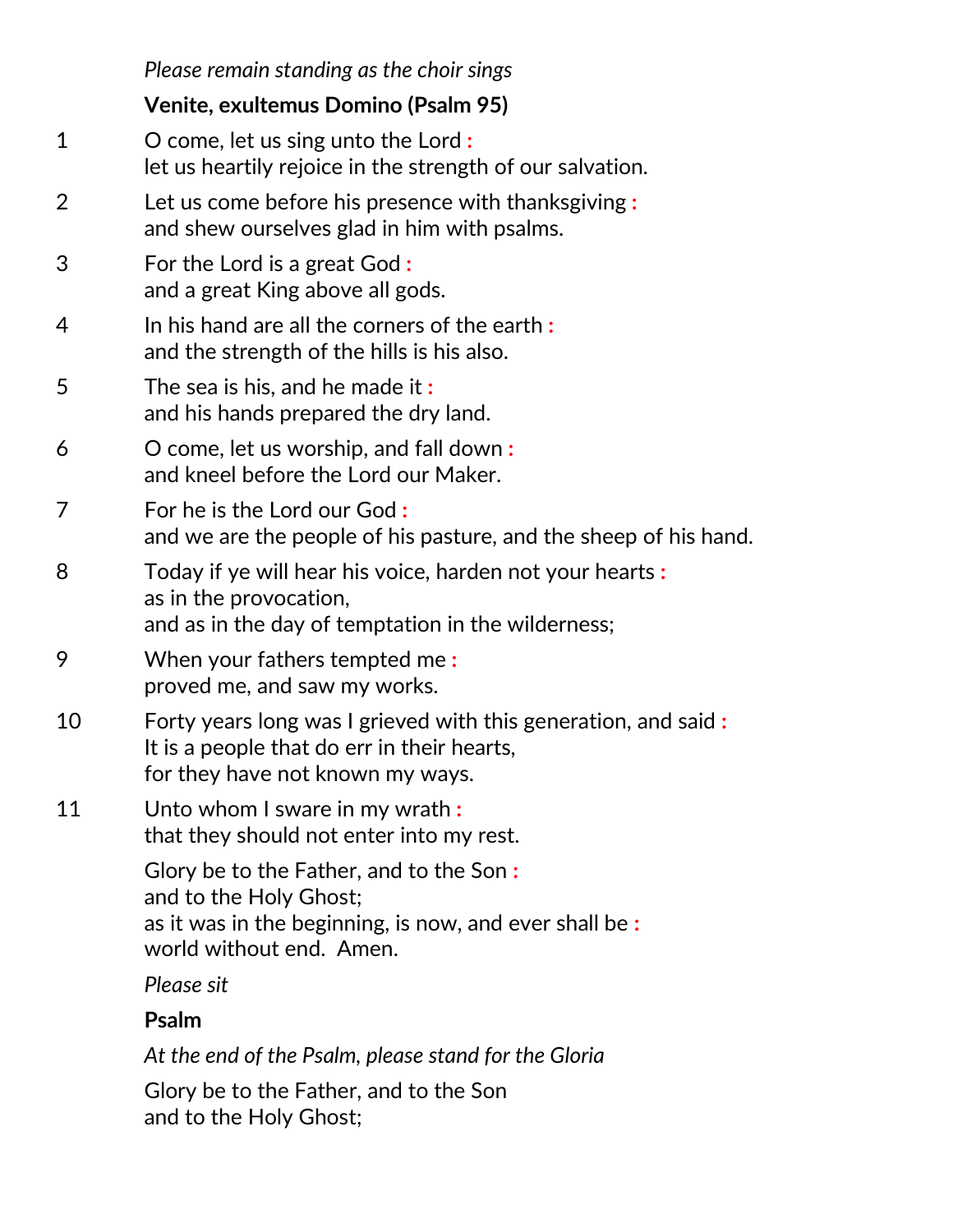as it was in the beginning, is now, and ever shall be world without end. Amen.

*Please sit*

## **Old Testament Reading**

*Please stand for the Te Deum*

# **Te Deum Laudamus**

We praise thee, O God; we acknowledge thee to be the Lord. All the earth doth worship thee, the Father everlasting. To thee all angels cry aloud, the heavens and all the powers therein. To thee cherubin and seraphin continually do cry, Holy, Holy, Holy, Lord God of Sabaoth; Heaven and earth are full of the majesty of thy glory. The glorious company of the apostles praise thee. The goodly fellowship of the prophets praise thee. The noble army of martyrs praise thee. The holy Church throughout all the world doth acknowledge thee: the Father of an infinite majesty; thine honourable, true and only Son; also the Holy Ghost the Comforter. Thou art the King of glory, O Christ. Thou art the everlasting Son of the Father. When thou tookest upon thee to deliver man, thou didst not abhor the Virgin's womb. When thou hadst overcome the sharpness of death, thou didst open the kingdom of heaven to all believers. Thou sittest at the right hand of God, in the glory of the Father. We believe that thou shalt come to be our judge.

We therefore pray thee, help thy servants,

whom thou hast redeemed with thy precious blood. Make them to be numbered with thy saints in glory everlasting.

O Lord, save thy people and bless thine heritage.

Govern them and lift them up for ever.

Day by day we magnify thee;

and we worship thy name, ever world without end.

Vouchsafe, O Lord, to keep us this day without sin.

O Lord, have mercy upon us, have mercy upon us.

O Lord, let thy mercy lighten upon us, as our trust is in thee.

O Lord, in thee have I trusted; let me never be confounded.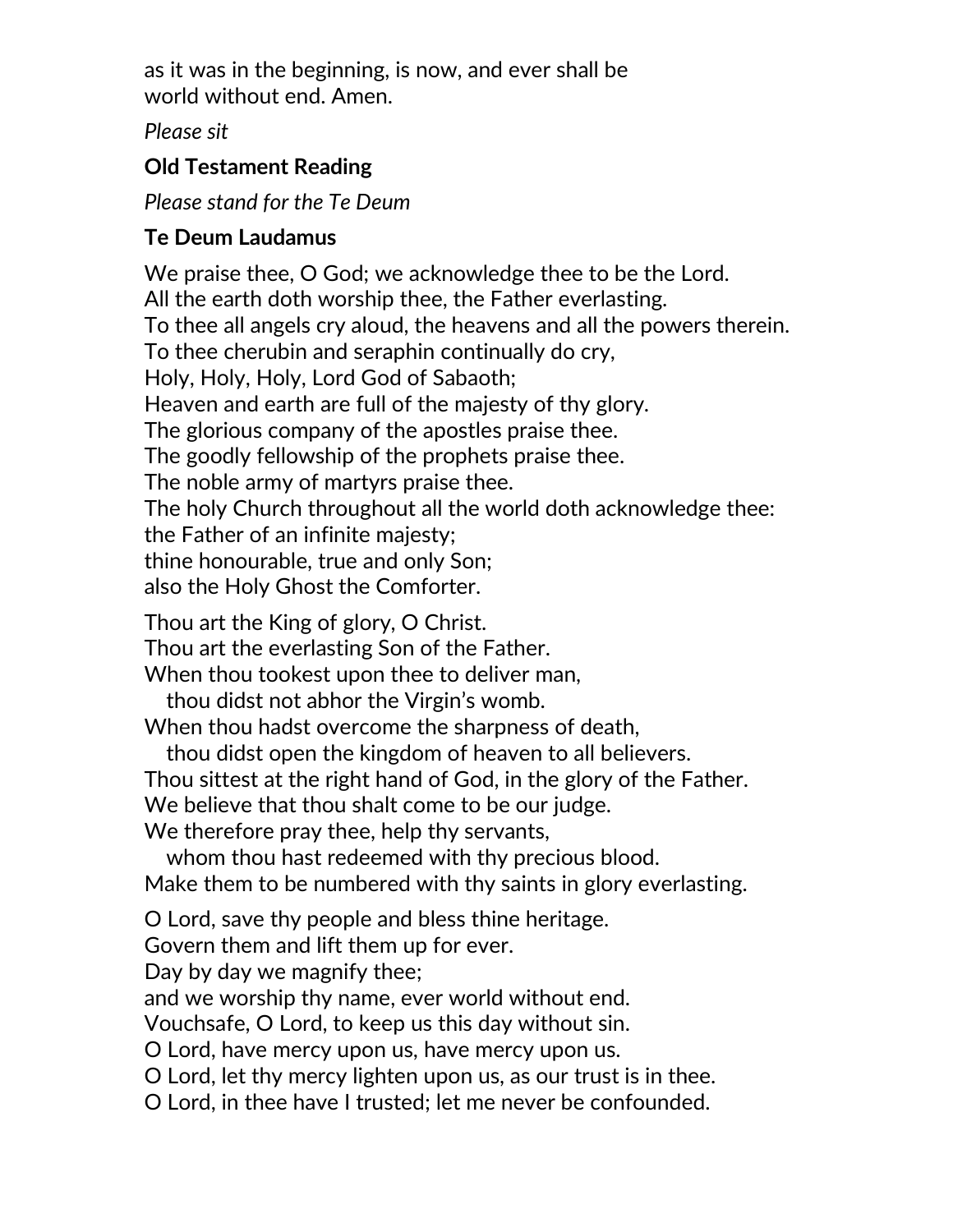*Please sit* 

#### **New Testament Reading**

*Please stand as the choir sings*

#### **Benedictus**

**The Apostles' Creed**

**I believe in God the Father almighty, maker of heaven and earth:**

**And in Jesus Christ his only Son our Lord, who was conceived by the Holy Ghost, born of the Virgin Mary, suffered under Pontius Pilate, was crucified, dead and buried. He descended into hell; the third day he rose again from the dead; he ascended into heaven, and sitteth on the right hand of God the Father almighty; from thence he shall come to judge the quick and the dead.**

**I believe in the Holy Ghost; the holy catholic Church; the communion of saints; the forgiveness of sins; the resurrection of the body, and the life everlasting. Amen.**

#### **Prayers**

The Lord be with you. **And with thy spirit.**

Let us pray.

*Please sit or kneel*

Lord, have mercy upon us. **Christ, have mercy upon us.** Lord, have mercy upon us.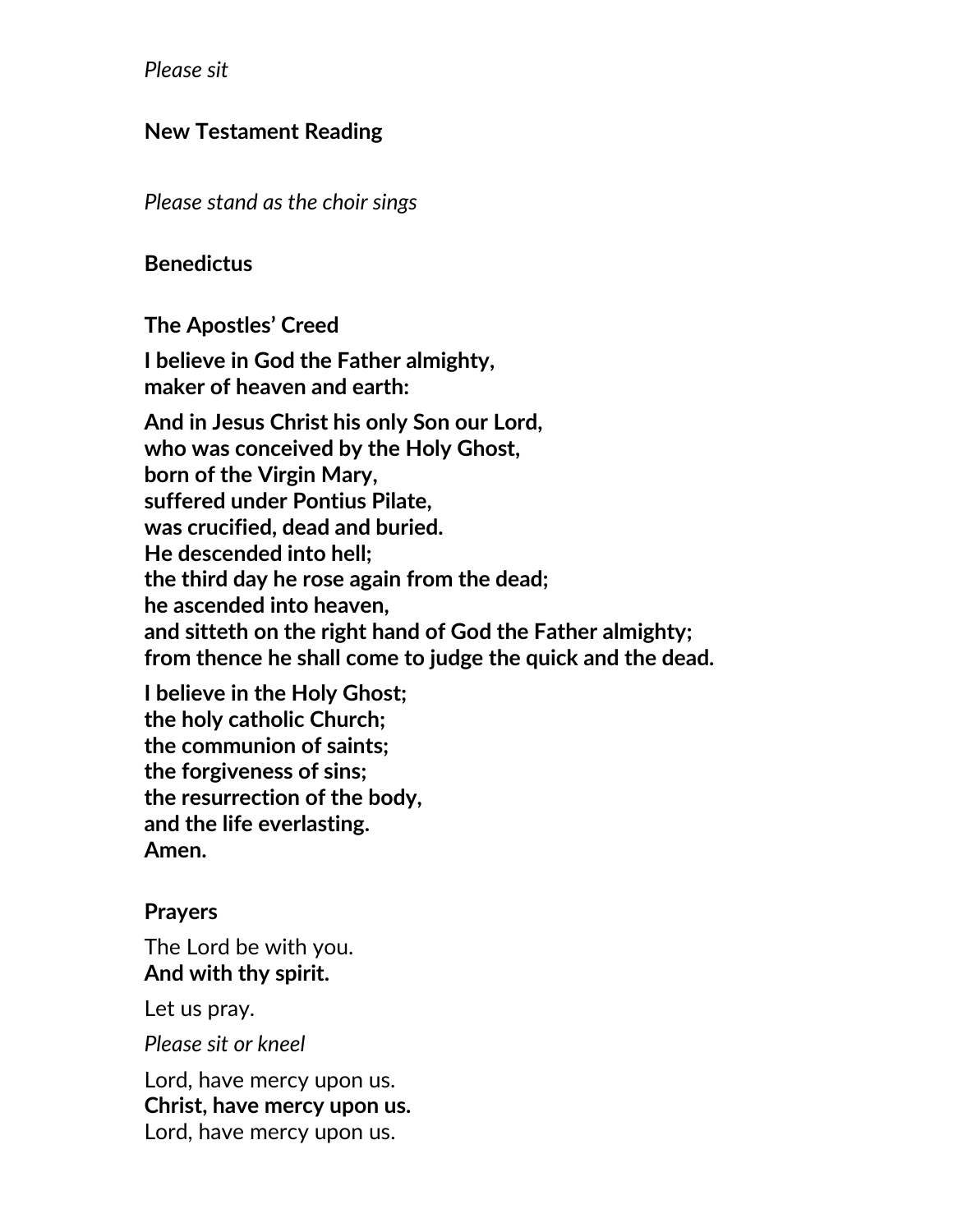**Our Father, which art in heaven, hallowed be thy name; thy kingdom come; thy will be done, in earth as it is in heaven. Give us this day our daily bread. And forgive us our trespasses, as we forgive them that trespass against us. And lead us not into temptation; but deliver us from evil. Amen.**

O Lord, shew thy mercy upon us. **And grant us thy salvation.**

O Lord, save the Queen. **And mercifully hear us when we call upon thee.**

Endue thy ministers with righteousness. **And make thy chosen people joyful.**

O Lord, save thy people. **And bless thine inheritance.**

Give peace in our time, O Lord. **Because there is none other that fighteth for us, but only thou, O God.**

O God, make clean our hearts within us. **And take not thy Holy Spirit from us.**

#### **The Collect of the Day**

#### **The Collect for Peace**

O God, who art the author of peace and lover of concord, in knowledge of whom standeth our eternal life, whose service is perfect freedom; defend us thy humble servants in all assaults of our enemies; that we, surely trusting in thy defence, may not fear the power of any adversaries; through the might of Jesus Christ our Lord. **Amen.**

**The Collect for Grace**